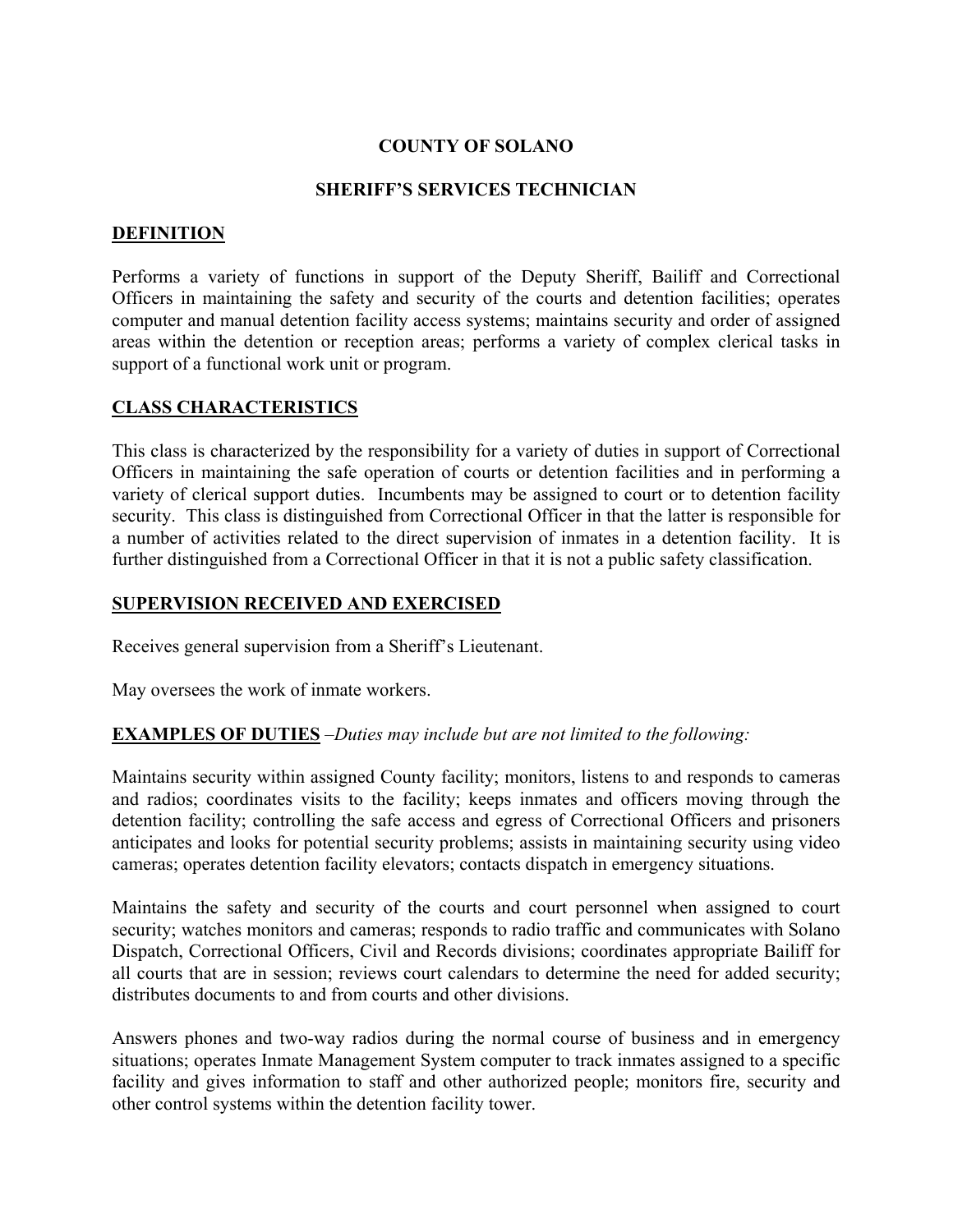Makes announcements to inmates and officers; monitors noise level in facility and looks for aggressive behavior between inmates and notifies Correctional Officers on duty.

Assists the public with inmate and facility information; answers telephones; types and files a variety of forms and documents.

Receives, inventories and stores inmate personal property; packages and labels inmate property; determines need for cleaning/laundering incoming prisoner's clothing; inventories, bags, labels and maintains a location file for all clothing.

Establishes and maintains accurate record keeping system for personal property, in accordance with established guidelines, facilitates movement of inmate personal property between County detention facilities and outside agencies in accordance with established guidelines; assigns alpha and/or numeric identification codes; sorts and files information based on content or other classification method; purges files; posts information to records and files to update information and documents activity transactions; conducts file search to locate misplaced documents or property.

Compiles data and/or information; operates a computer to assist in tracking records; initiates, receives and processes documents and information; determines routing of information, requests and documents based on content and knowledge of unit operations; reviews documents for sufficiency and conformance with legal procedures; determines, receives, records and processes fees according to established procedures.

Determines appropriate bail from schedule and court documents; checks records for computation errors and completeness; may testify in court on matters relating to prisoners; prepares reports, and related written materials.

Interviews prisoners to obtain information needed to complete booking into jail and detention facility; receives and screens callers; arranges inmates schedule and transportation to court appearances and hearings; provides the public and employees with general procedural information.

Prepares, reviews, compiles and posts a variety of reports, statistics and documents.

May oversee minimum security inmate workers in the property room.

# **JOB RELATED AND ESSENTIAL QUALIFICATIONS**

#### **Knowledge of:**

Inappropriate or violent human behavior patterns.

Purposes and methods of discipline as applied to persons under criminal confinement.

Rules, regulations and operating procedures governing clerical and technical activities of the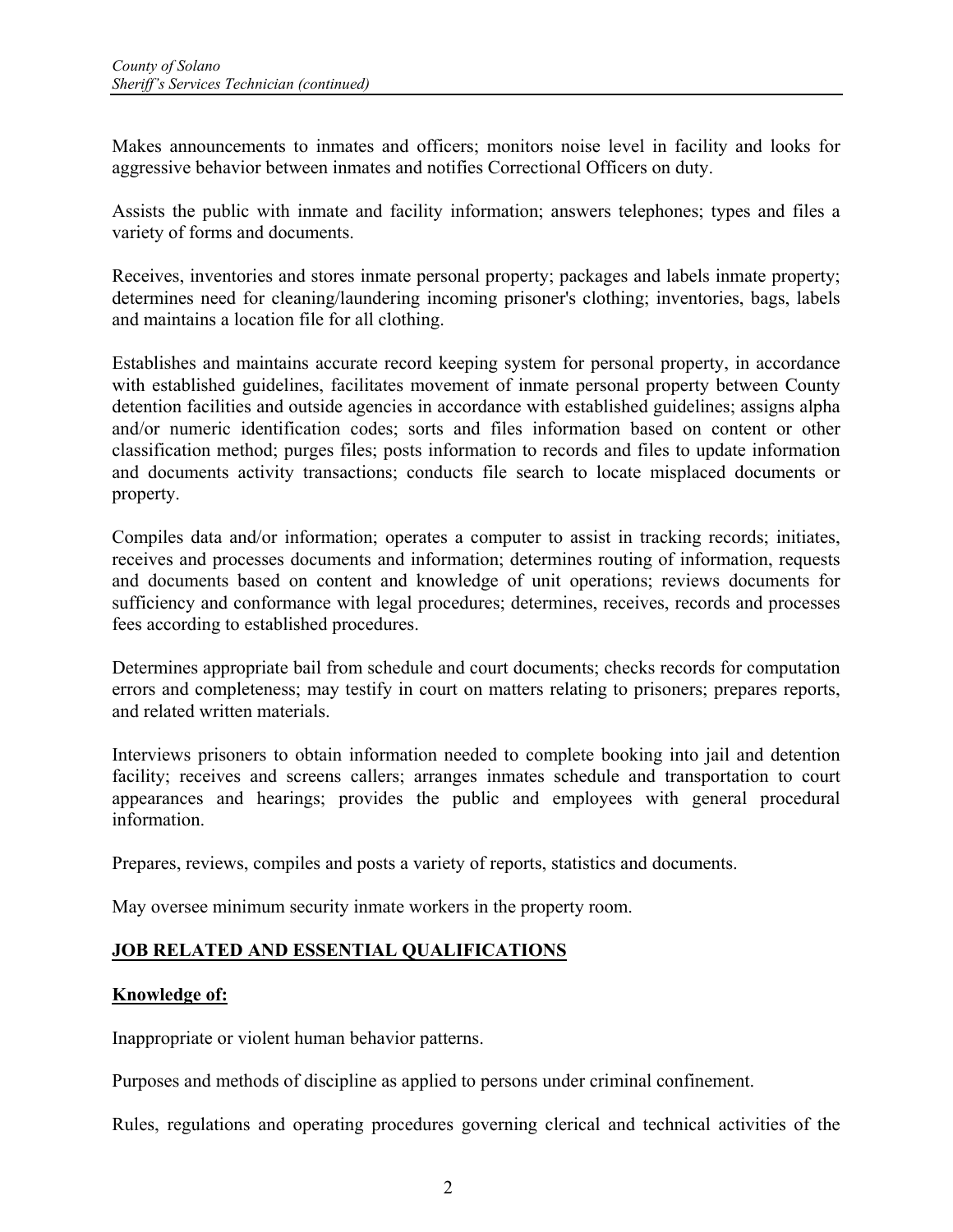assigned work unit.

Availability and interrelationship of similar and related services provided to other work units.

Logs, record keeping and filing systems.

Methods of recording and compiling information.

General resource materials and information sources.

Document preparation.

Record keeping practices.

Basic alpha and numeric filing systems.

Automated systems used in information storage and document preparation.

#### **Skill to:**

Operate office equipment including a personal computer, copy and fax machines and printers.

Use telephone or two-way radio systems.

#### **Ability to:**

Recognize violent or inappropriate behavior among prisoners.

Make quick, effective, responsible and reasonable decisions in emergencies and take appropriate action.

Operate security panels.

Use emergency codes.

Give clear directions.

Understand, interpret and explain regulations and policies governing program operations.

Understand program objectives in relation to departmental goals and procedures.

Determine the appropriate course of action in emergency or stressful situations.

Maintain accurate records and document actions taken.

Research regulations, procedures and/or technical reference materials.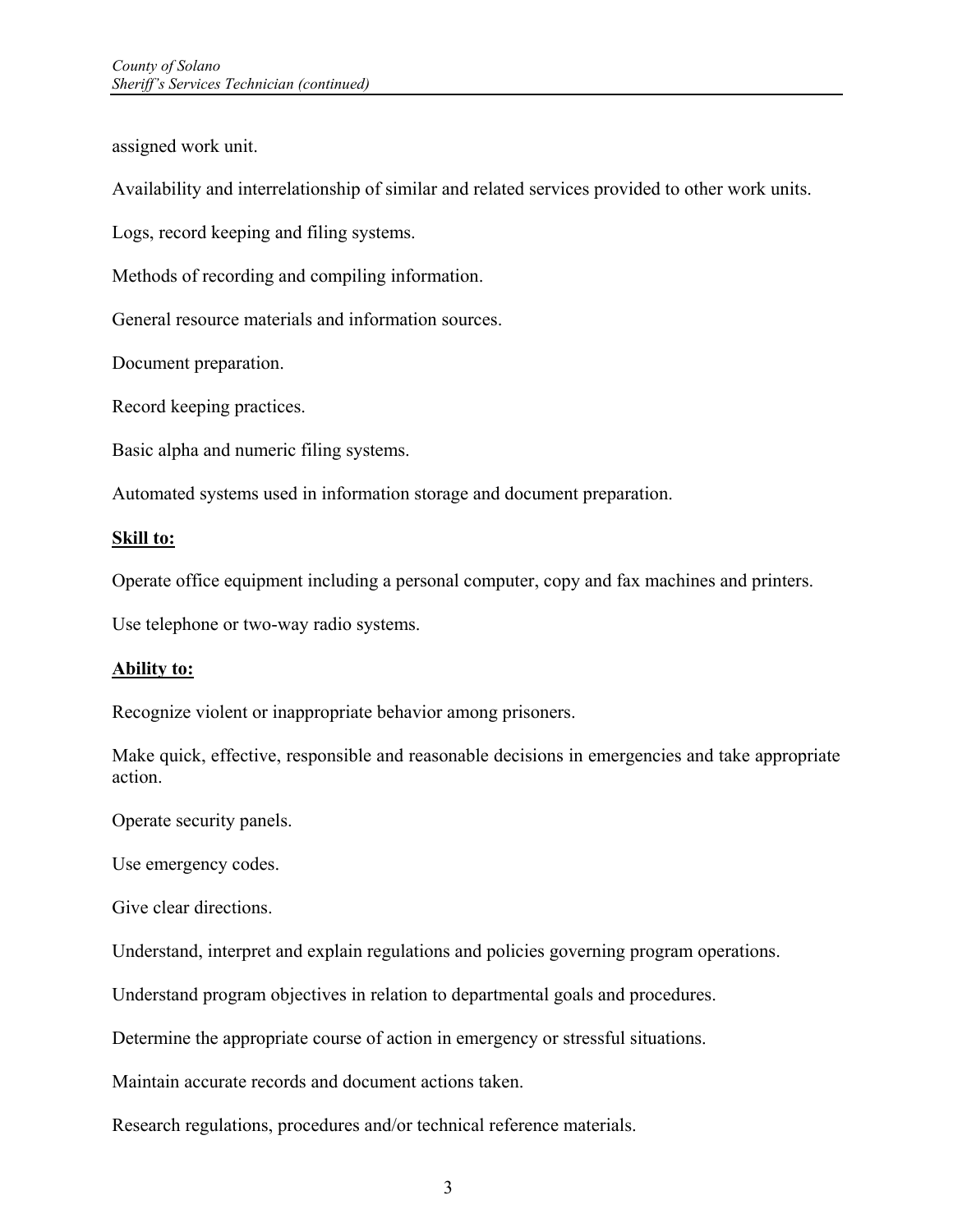Establish, maintain and purge record keeping systems.

Type reports and documents.

Sort alphabetically, chronologically and numerically; use and maintain office equipment; plan, organize and prioritize work.

Work under pressure and meet deadlines.

Interpret and apply written and verbal instructions.

Interview people to obtain information required in the booking process.

Establish and maintain cooperative working relationships; deal firmly and fairly with clients of various socio-economic backgrounds and temperaments.

Communicate effectively both orally and in writing.

## **EXPERIENCE AND EDUCATION/TRAINING**

#### **Experience:**

Two years of public contact experience working with difficult customers or clients in stressful situations which require immediate action and additional experience using a computer, typing, filing, record keeping, researching and compiling information.

#### **Education:**

High school diploma or equivalent.

#### **SPECIAL REQUIREMENTS**

Recruiting requirements may be set to test typing speed, however, these skills are not the primary areas to be measured in the selection process.

#### **SUPPLEMENTAL INFORMATION**

Applicants must be willing to work nights, weekends and holidays in confined spaces subject to odors, noise and communicable disease.

Incumbents may be assigned to any detention or court facility.